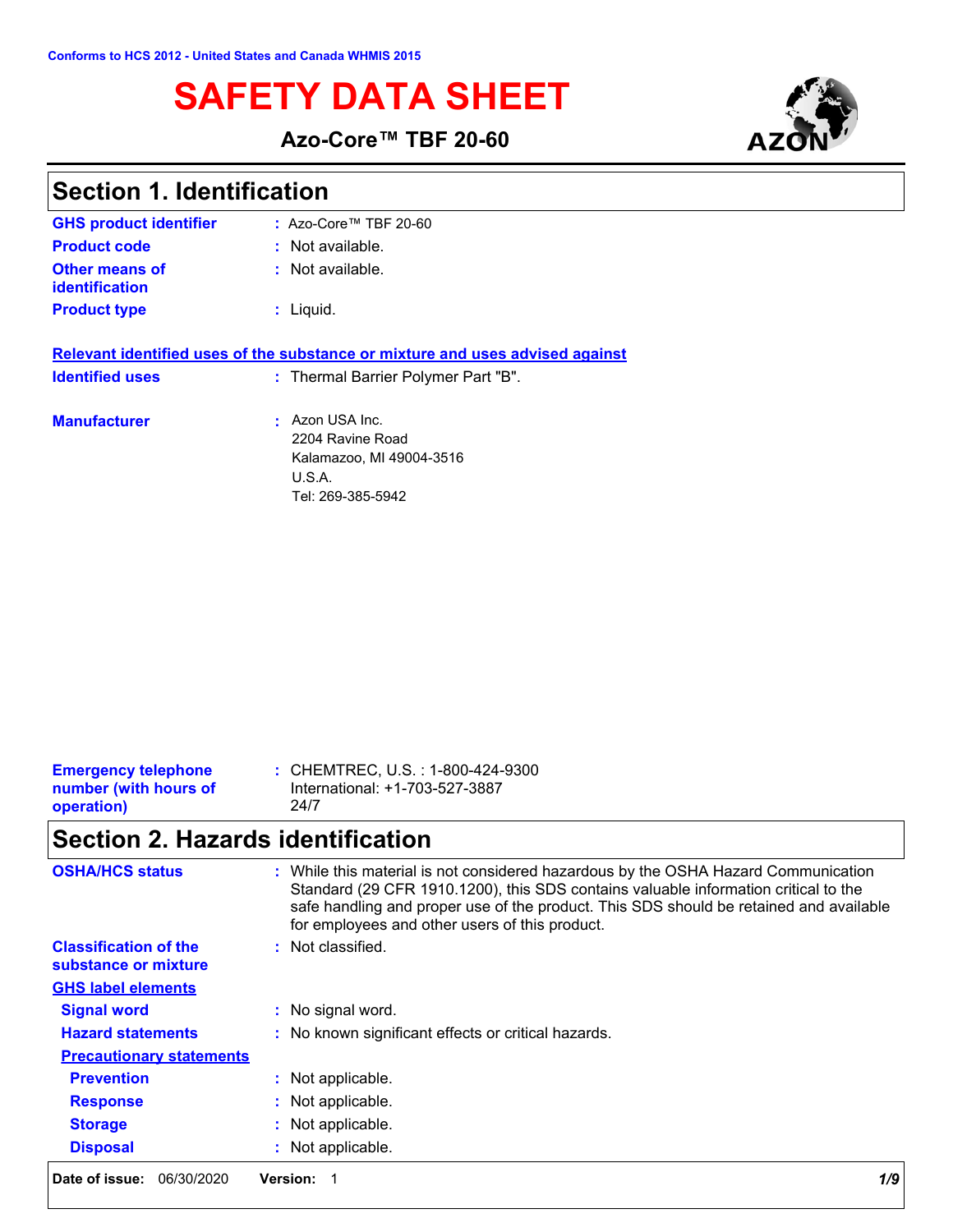## **Section 2. Hazards identification**

**Hazards not otherwise classified**

**:** None known.

## **Section 3. Composition/information on ingredients**

**Substance/mixture :** Mixture

**Other means of identification**

**:** Not available.

**There are no ingredients present which, within the current knowledge of the supplier and in the concentrations applicable, are classified as hazardous to health or the environment and hence require reporting in this section.**

**Occupational exposure limits, if available, are listed in Section 8.**

### **Section 4. First aid measures**

#### **Description of necessary first aid measures**

| <b>Eye contact</b>  | Immediately flush eyes with plenty of water, occasionally lifting the upper and lower<br>eyelids. Check for and remove any contact lenses. Get medical attention if irritation<br>occurs.                                                                                                                                                              |
|---------------------|--------------------------------------------------------------------------------------------------------------------------------------------------------------------------------------------------------------------------------------------------------------------------------------------------------------------------------------------------------|
| <b>Inhalation</b>   | : Remove victim to fresh air and keep at rest in a position comfortable for breathing. Get<br>medical attention if symptoms occur.                                                                                                                                                                                                                     |
| <b>Skin contact</b> | : Flush contaminated skin with plenty of water. Get medical attention if symptoms occur.                                                                                                                                                                                                                                                               |
| <b>Ingestion</b>    | : Wash out mouth with water. Remove victim to fresh air and keep at rest in a position<br>comfortable for breathing. If material has been swallowed and the exposed person is<br>conscious, give small quantities of water to drink. Do not induce vomiting unless<br>directed to do so by medical personnel. Get medical attention if symptoms occur. |

|                                       | Most important symptoms/effects, acute and delayed                                                                             |
|---------------------------------------|--------------------------------------------------------------------------------------------------------------------------------|
| <b>Potential acute health effects</b> |                                                                                                                                |
| <b>Eye contact</b>                    | : No known significant effects or critical hazards.                                                                            |
| <b>Inhalation</b>                     | : No known significant effects or critical hazards.                                                                            |
| <b>Skin contact</b>                   | : No known significant effects or critical hazards.                                                                            |
| <b>Ingestion</b>                      | : No known significant effects or critical hazards.                                                                            |
| <b>Over-exposure signs/symptoms</b>   |                                                                                                                                |
| <b>Eye contact</b>                    | : No known significant effects or critical hazards.                                                                            |
| <b>Inhalation</b>                     | : No known significant effects or critical hazards.                                                                            |
| <b>Skin contact</b>                   | : No known significant effects or critical hazards.                                                                            |
| <b>Ingestion</b>                      | : No known significant effects or critical hazards.                                                                            |
|                                       | Indication of immediate medical attention and special treatment needed, if necessary                                           |
| <b>Notes to physician</b>             | : Treat symptomatically. Contact poison treatment specialist immediately if large<br>quantities have been ingested or inhaled. |
| <b>Specific treatments</b>            | : No specific treatment.                                                                                                       |

**Protection of first-aiders :** No action shall be taken involving any personal risk or without suitable training.

**See toxicological information (Section 11)**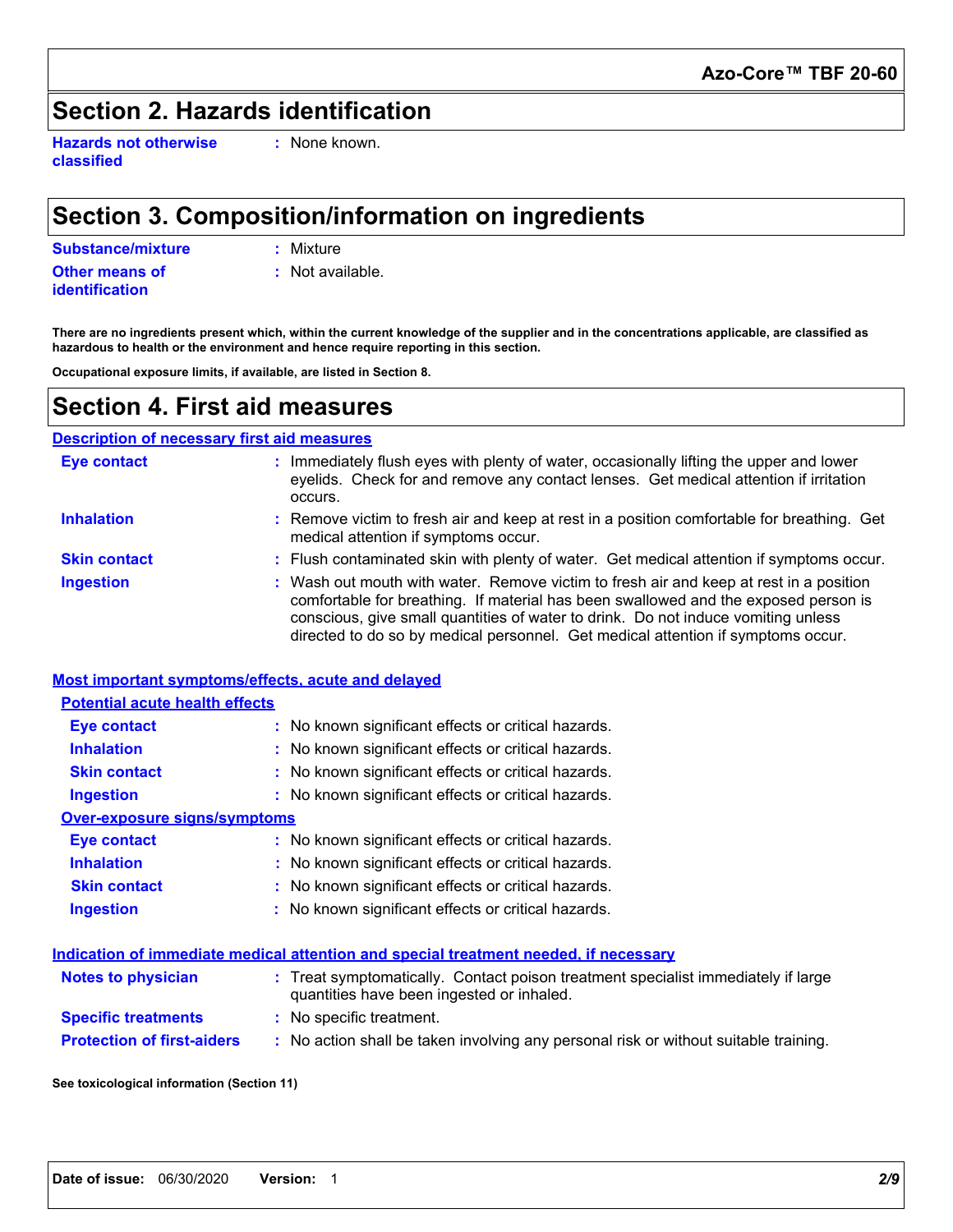## **Section 5. Fire-fighting measures**

| <b>Extinguishing media</b>                               |                                                                                                                                                                                                     |
|----------------------------------------------------------|-----------------------------------------------------------------------------------------------------------------------------------------------------------------------------------------------------|
| <b>Suitable extinguishing</b><br>media                   | : Use an extinguishing agent suitable for the surrounding fire.                                                                                                                                     |
| <b>Unsuitable extinguishing</b><br>media                 | : None known.                                                                                                                                                                                       |
| <b>Specific hazards arising</b><br>from the chemical     | : No specific fire or explosion hazard.                                                                                                                                                             |
| <b>Hazardous thermal</b><br>decomposition products       | : Decomposition products may include the following materials:<br>carbon dioxide<br>carbon monoxide                                                                                                  |
| <b>Special protective actions</b><br>for fire-fighters   | : Promptly isolate the scene by removing all persons from the vicinity of the incident if<br>there is a fire. No action shall be taken involving any personal risk or without suitable<br>training. |
| <b>Special protective</b><br>equipment for fire-fighters | : Fire-fighters should wear appropriate protective equipment and self-contained breathing<br>apparatus (SCBA) with a full face-piece operated in positive pressure mode.                            |

## **Section 6. Accidental release measures**

| <b>Personal precautions, protective equipment and emergency procedures</b> |  |                                                                                                                                                                                                                                                                                                                                                                                                                                                                                                                                                                                            |
|----------------------------------------------------------------------------|--|--------------------------------------------------------------------------------------------------------------------------------------------------------------------------------------------------------------------------------------------------------------------------------------------------------------------------------------------------------------------------------------------------------------------------------------------------------------------------------------------------------------------------------------------------------------------------------------------|
| For non-emergency<br>personnel                                             |  | : No action shall be taken involving any personal risk or without suitable training.<br>Evacuate surrounding areas. Keep unnecessary and unprotected personnel from<br>entering. Do not touch or walk through spilled material. Put on appropriate personal<br>protective equipment.                                                                                                                                                                                                                                                                                                       |
|                                                                            |  | For emergency responders : If specialized clothing is required to deal with the spillage, take note of any information in<br>Section 8 on suitable and unsuitable materials. See also the information in "For non-<br>emergency personnel".                                                                                                                                                                                                                                                                                                                                                |
| <b>Environmental precautions</b>                                           |  | : Avoid dispersal of spilled material and runoff and contact with soil, waterways, drains<br>and sewers. Inform the relevant authorities if the product has caused environmental<br>pollution (sewers, waterways, soil or air).                                                                                                                                                                                                                                                                                                                                                            |
| <b>Methods and materials for containment and cleaning up</b>               |  |                                                                                                                                                                                                                                                                                                                                                                                                                                                                                                                                                                                            |
| <b>Spill</b>                                                               |  | : Stop leak if without risk. Move containers from spill area. Prevent entry into sewers,<br>water courses, basements or confined areas. Wash spillages into an effluent treatment<br>plant or proceed as follows. Contain and collect spillage with non-combustible,<br>absorbent material e.g. sand, earth, vermiculite or diatomaceous earth and place in<br>container for disposal according to local regulations (see Section 13). Dispose of via a<br>licensed waste disposal contractor. Note: see Section 1 for emergency contact<br>information and Section 13 for waste disposal. |

## **Section 7. Handling and storage**

#### **Precautions for safe handling**

| <b>Protective measures</b>                       | : Put on appropriate personal protective equipment (see Section 8).                                                                                                                                                                                                    |
|--------------------------------------------------|------------------------------------------------------------------------------------------------------------------------------------------------------------------------------------------------------------------------------------------------------------------------|
| <b>Advice on general</b><br>occupational hygiene | : Eating, drinking and smoking should be prohibited in areas where this material is<br>handled, stored and processed. Workers should wash hands and face before eating,<br>drinking and smoking. See also Section 8 for additional information on hygiene<br>measures. |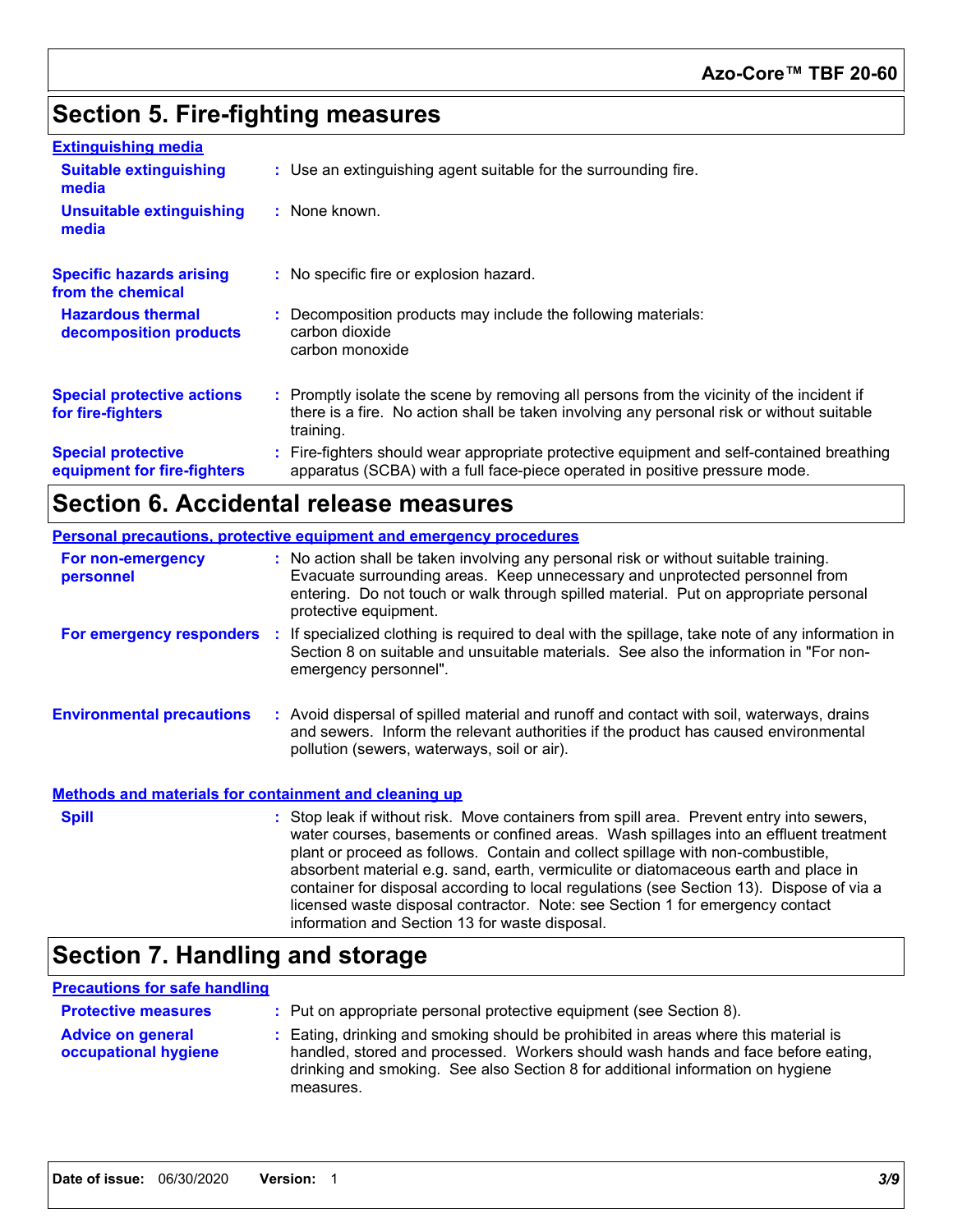### **Section 7. Handling and storage**

**Conditions for safe storage,** : Store in accordance with local regulations. Store in original container protected from **including any incompatibilities** direct sunlight in a dry, cool and well-ventilated area, away from incompatible materials (see Section 10) and food and drink. Keep container tightly closed and sealed until ready for use. Containers that have been opened must be carefully resealed and kept upright to prevent leakage. Do not store in unlabeled containers. Use appropriate containment to avoid environmental contamination. See Section 10 for incompatible materials before handling or use.

### **Section 8. Exposure controls/personal protection**

| <b>Control parameters</b>                  |                                                                                                                                                                                                                                                                                                                                                                                                   |
|--------------------------------------------|---------------------------------------------------------------------------------------------------------------------------------------------------------------------------------------------------------------------------------------------------------------------------------------------------------------------------------------------------------------------------------------------------|
| <b>United States</b>                       |                                                                                                                                                                                                                                                                                                                                                                                                   |
| <b>Occupational exposure limits</b>        |                                                                                                                                                                                                                                                                                                                                                                                                   |
| None.                                      |                                                                                                                                                                                                                                                                                                                                                                                                   |
| <b>Canada</b>                              |                                                                                                                                                                                                                                                                                                                                                                                                   |
| <b>Occupational exposure limits</b>        |                                                                                                                                                                                                                                                                                                                                                                                                   |
| None.                                      |                                                                                                                                                                                                                                                                                                                                                                                                   |
| <b>Appropriate engineering</b><br>controls | : Good general ventilation should be sufficient to control worker exposure to airborne<br>contaminants.                                                                                                                                                                                                                                                                                           |
| <b>Environmental exposure</b><br>controls  | : Emissions from ventilation or work process equipment should be checked to ensure<br>they comply with the requirements of environmental protection legislation.                                                                                                                                                                                                                                  |
| <b>Individual protection measures</b>      |                                                                                                                                                                                                                                                                                                                                                                                                   |
| <b>Hygiene measures</b>                    | : Wash hands, forearms and face thoroughly after handling chemical products, before<br>eating, smoking and using the lavatory and at the end of the working period.<br>Appropriate techniques should be used to remove potentially contaminated clothing.<br>Wash contaminated clothing before reusing. Ensure that eyewash stations and safety<br>showers are close to the workstation location. |
| <b>Eye/face protection</b>                 | Safety eyewear complying with an approved standard should be used when a risk<br>assessment indicates this is necessary to avoid exposure to liquid splashes, mists,<br>gases or dusts. If contact is possible, the following protection should be worn, unless<br>the assessment indicates a higher degree of protection: safety glasses with side-shields.                                      |
| <b>Skin protection</b>                     |                                                                                                                                                                                                                                                                                                                                                                                                   |
| <b>Hand protection</b>                     | Chemical-resistant, impervious gloves complying with an approved standard should be<br>worn at all times when handling chemical products if a risk assessment indicates this is<br>necessary.                                                                                                                                                                                                     |
| <b>Body protection</b>                     | : Personal protective equipment for the body should be selected based on the task being<br>performed and the risks involved and should be approved by a specialist before<br>handling this product.                                                                                                                                                                                               |
| <b>Other skin protection</b>               | : Appropriate footwear and any additional skin protection measures should be selected<br>based on the task being performed and the risks involved and should be approved by a<br>specialist before handling this product.                                                                                                                                                                         |
| <b>Respiratory protection</b>              | Based on the hazard and potential for exposure, select a respirator that meets the<br>appropriate standard or certification. Respirators must be used according to a<br>respiratory protection program to ensure proper fitting, training, and other important<br>aspects of use.                                                                                                                 |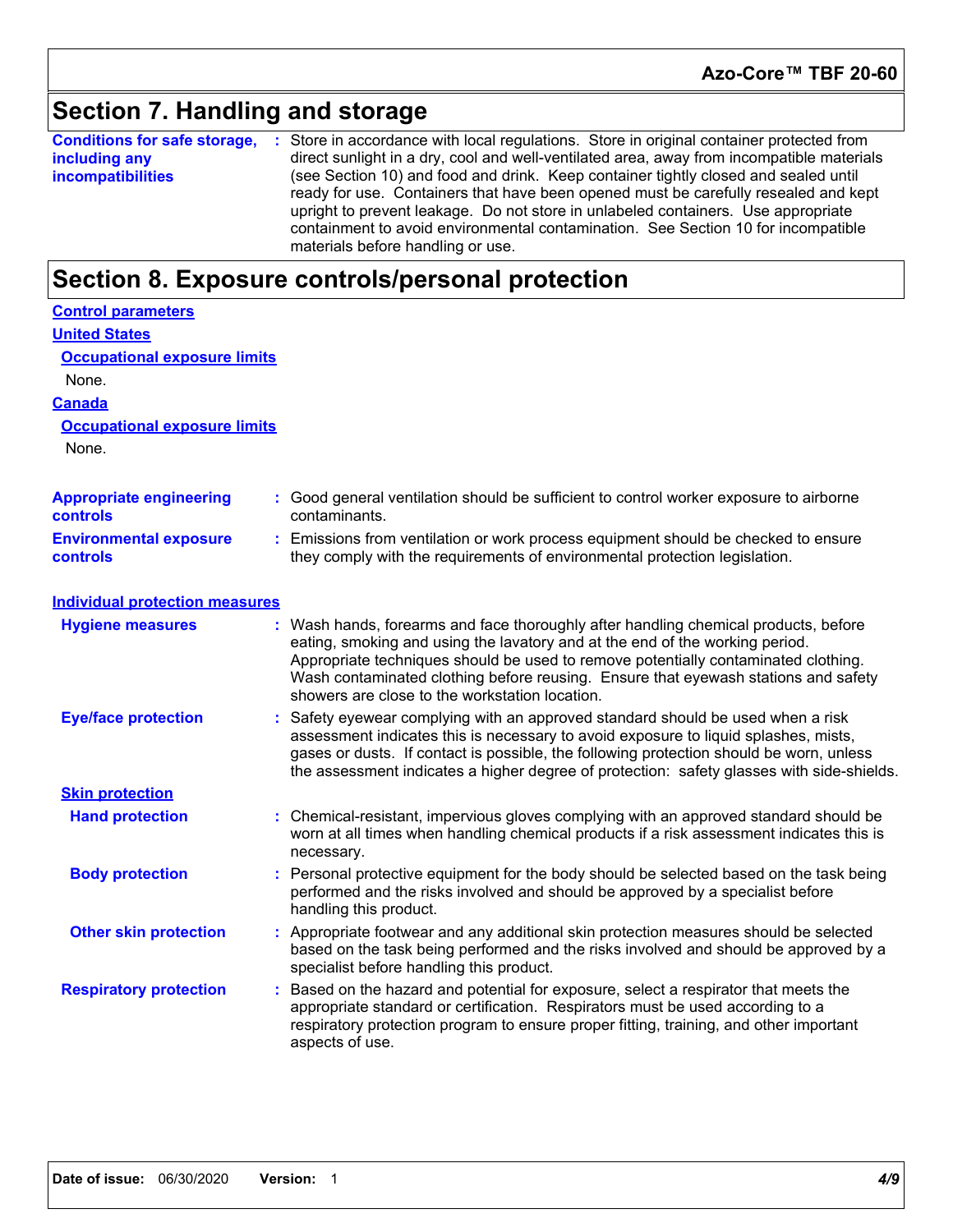### **Azo-Core™ TBF 20-60**

## **Section 9. Physical and chemical properties**

#### **Appearance**

| <b>Physical state</b>                                  |    | : Liquid. [Opaque.]                                 |
|--------------------------------------------------------|----|-----------------------------------------------------|
| <b>Color</b>                                           |    | Black.                                              |
| Odor                                                   |    | Slight.                                             |
| <b>Odor threshold</b>                                  |    | Not available.                                      |
| рH                                                     |    | Not available.                                      |
| <b>Melting point</b>                                   |    | Not available.                                      |
| <b>Boiling point/boiling range</b>                     | ÷. | Not available.                                      |
| <b>Flash point</b>                                     |    | Closed cup: $>93.333^{\circ}$ C ( $>200^{\circ}$ F) |
| <b>Evaporation rate</b>                                |    | Not available.                                      |
| <b>Flammability (solid, gas)</b>                       |    | Not available.                                      |
| <b>Lower and upper explosive</b><br>(flammable) limits |    | : Not available.                                    |
| <b>Vapor pressure</b>                                  |    | Not available.                                      |
| <b>Vapor density</b>                                   |    | Not available.                                      |
| <b>Relative density</b>                                |    | 1.05                                                |
| <b>Solubility</b>                                      |    | : Slightly soluble in water.                        |
| <b>Partition coefficient: n-</b><br>octanol/water      |    | $:$ Not available.                                  |
| <b>Auto-ignition temperature</b>                       |    | $:$ Not available.                                  |
| <b>Decomposition temperature</b>                       |    | $:$ Not available.                                  |
| <b>Viscosity</b>                                       |    | Not available.                                      |
| Flow time (ISO 2431)                                   |    | Not available.                                      |

## **Section 10. Stability and reactivity**

| <b>Reactivity</b>                                   | : No specific test data related to reactivity available for this product or its ingredients.  |
|-----------------------------------------------------|-----------------------------------------------------------------------------------------------|
| <b>Chemical stability</b>                           | : The product is stable. Reacts with Isocyanates.                                             |
| <b>Possibility of hazardous</b><br><b>reactions</b> | : Under normal conditions of storage and use, hazardous reactions will not occur.             |
| <b>Conditions to avoid</b>                          | : No specific data.                                                                           |
| <b>Incompatible materials</b>                       | : Reactive or incompatible with the following materials: strong oxidizers and strong alkalis. |
| <b>Hazardous decomposition</b><br>products          | : Carbon monoxide, carbon dioxide, nitrogen oxides.                                           |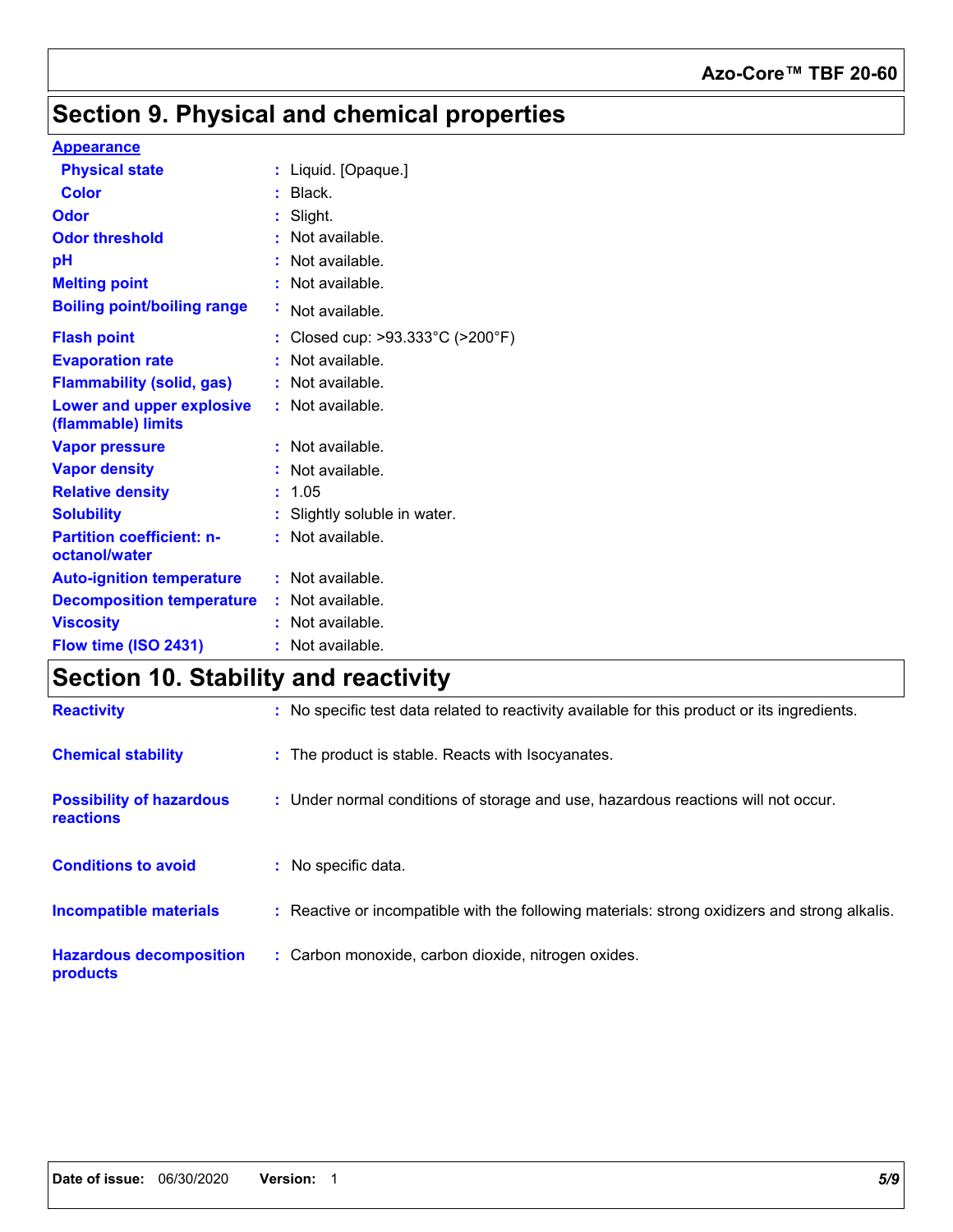## **Section 11. Toxicological information**

| Information on toxicological effects                      |                                                                                          |
|-----------------------------------------------------------|------------------------------------------------------------------------------------------|
| <b>Acute toxicity</b>                                     |                                                                                          |
| There is no data available.                               |                                                                                          |
| <b>Irritation/Corrosion</b>                               |                                                                                          |
| There is no data available.                               |                                                                                          |
| <b>Sensitization</b>                                      |                                                                                          |
| There is no data available.                               |                                                                                          |
| <b>Mutagenicity</b>                                       |                                                                                          |
| There is no data available.                               |                                                                                          |
| <b>Carcinogenicity</b>                                    |                                                                                          |
| There is no data available.                               |                                                                                          |
| <b>Reproductive toxicity</b>                              |                                                                                          |
| There is no data available.                               |                                                                                          |
| <b>Teratogenicity</b>                                     |                                                                                          |
| There is no data available.                               |                                                                                          |
| <b>Specific target organ toxicity (single exposure)</b>   |                                                                                          |
| There is no data available.                               |                                                                                          |
| <b>Specific target organ toxicity (repeated exposure)</b> |                                                                                          |
| There is no data available.                               |                                                                                          |
| <b>Aspiration hazard</b>                                  |                                                                                          |
| There is no data available.                               |                                                                                          |
|                                                           |                                                                                          |
| <b>Information on the likely</b><br>routes of exposure    | : Dermal contact. Eye contact. Inhalation. Ingestion.                                    |
| <b>Potential acute health effects</b>                     |                                                                                          |
| <b>Eye contact</b>                                        | : No known significant effects or critical hazards.                                      |
| <b>Inhalation</b>                                         | : No known significant effects or critical hazards.                                      |
| <b>Skin contact</b>                                       | : No known significant effects or critical hazards.                                      |
| <b>Ingestion</b>                                          | : No known significant effects or critical hazards.                                      |
|                                                           |                                                                                          |
|                                                           | <b>Symptoms related to the physical, chemical and toxicological characteristics</b>      |
| <b>Eye contact</b>                                        | : No known significant effects or critical hazards.                                      |
| <b>Inhalation</b>                                         | No known significant effects or critical hazards.                                        |
| <b>Skin contact</b>                                       | No known significant effects or critical hazards.                                        |
| <b>Ingestion</b>                                          | : No known significant effects or critical hazards.                                      |
|                                                           |                                                                                          |
|                                                           | Delayed and immediate effects and also chronic effects from short and long term exposure |
| <b>Short term exposure</b>                                |                                                                                          |
| <b>Potential immediate</b><br>effects                     | : No known significant effects or critical hazards.                                      |
| <b>Potential delayed effects</b>                          | : No known significant effects or critical hazards.                                      |
| <b>Long term exposure</b>                                 |                                                                                          |
| <b>Potential immediate</b><br>effects                     | : No known significant effects or critical hazards.                                      |
| <b>Potential delayed effects</b>                          | : No known significant effects or critical hazards.                                      |
|                                                           |                                                                                          |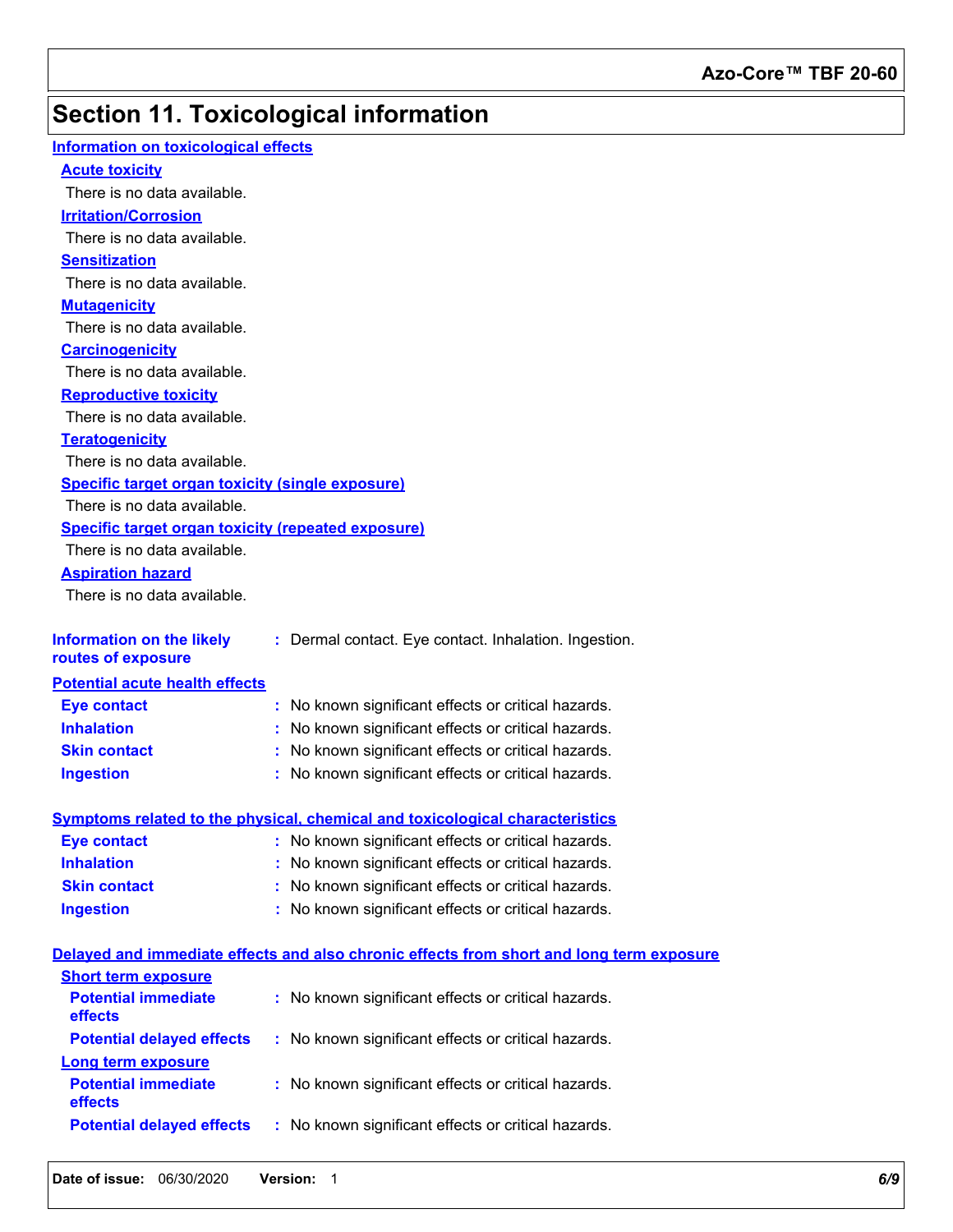### **Section 11. Toxicological information**

| <b>Potential chronic health effects</b> |
|-----------------------------------------|
|-----------------------------------------|

| <b>General</b>               | : No known significant effects or critical hazards. |
|------------------------------|-----------------------------------------------------|
| <b>Carcinogenicity</b>       | : No known significant effects or critical hazards. |
| <b>Mutagenicity</b>          | : No known significant effects or critical hazards. |
| <b>Teratogenicity</b>        | : No known significant effects or critical hazards. |
| <b>Developmental effects</b> | : No known significant effects or critical hazards. |
| <b>Fertility effects</b>     | : No known significant effects or critical hazards. |

#### **Numerical measures of toxicity**

**Acute toxicity estimates**

There is no data available.

### **Section 12. Ecological information**

#### **Toxicity**

There is no data available.

#### **Persistence and degradability**

There is no data available.

#### **Bioaccumulative potential**

There is no data available.

**Soil/water partition coefficient (KOC) :** Not available. **Mobility in soil**

**Other adverse effects** : No known significant effects or critical hazards.

### **Section 13. Disposal considerations**

The generation of waste should be avoided or minimized wherever possible. Disposal of this product, solutions and any by-products should comply with the requirements of environmental protection and waste disposal legislation and any regional local authority requirements. Dispose of surplus and non-recyclable products via a licensed waste disposal contractor. Waste should not be disposed of untreated to the sewer unless fully compliant with the requirements of all authorities with jurisdiction. Waste packaging should be recycled. Incineration or landfill should only be considered when recycling is not feasible. This material and its container must be disposed of in a safe way. Empty containers or liners may retain some product residues. Avoid dispersal of spilled material and runoff and contact with soil, waterways, drains and sewers. **Disposal methods :**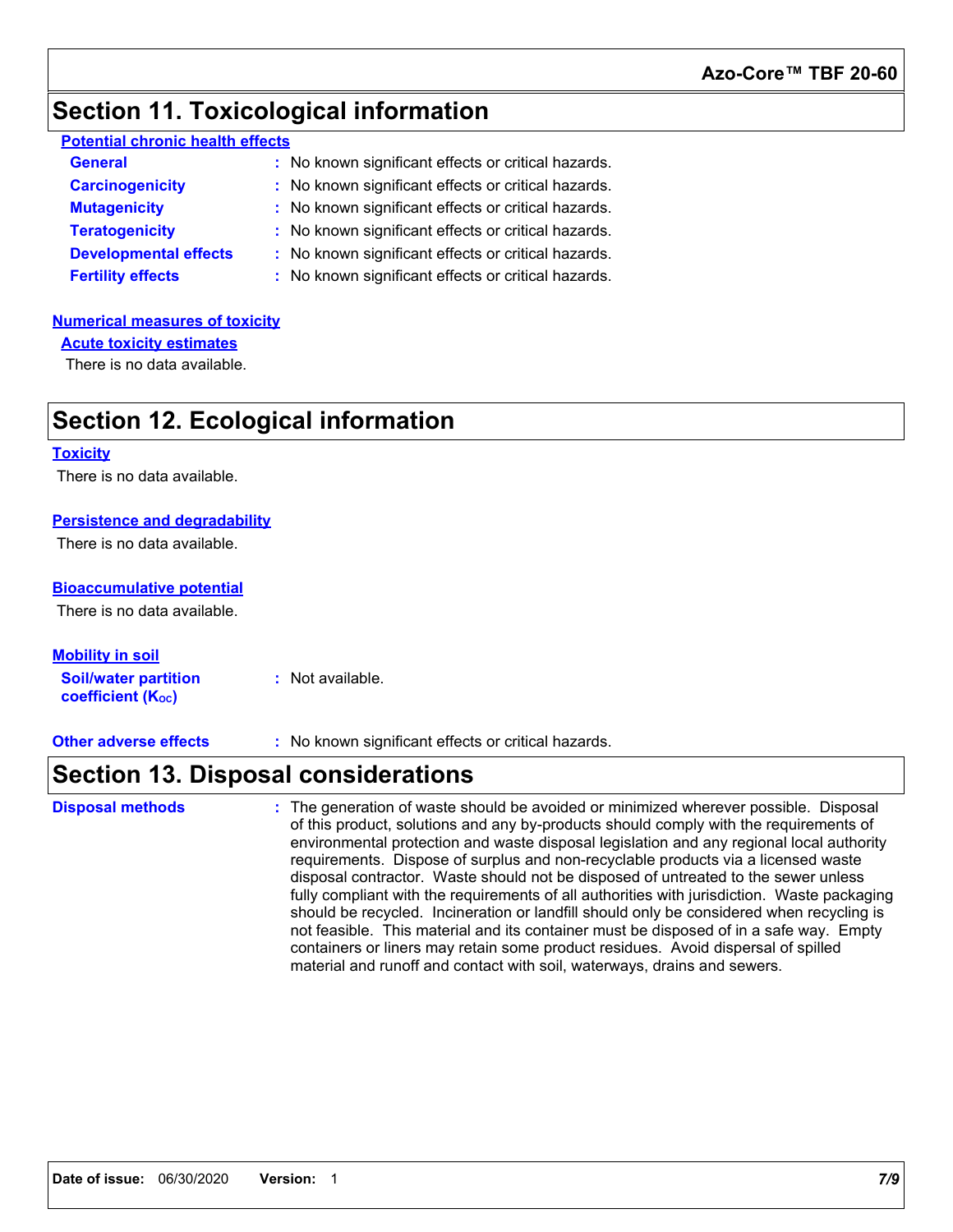#### **Azo-Core™ TBF 20-60**

## **Section 14. Transport information**

|                                      | <b>DOT Classification</b> | <b>TDG Classification</b> | <b>IMDG</b>    | <b>IATA</b>    |
|--------------------------------------|---------------------------|---------------------------|----------------|----------------|
| <b>UN</b> number                     | Not regulated.            | Not regulated.            | Not regulated. | Not regulated. |
| <b>UN proper</b><br>shipping name    |                           |                           |                |                |
| <b>Transport</b><br>hazard class(es) |                           |                           |                |                |
| <b>Packing group</b>                 |                           |                           |                |                |
| <b>Environmental</b><br>hazards      | No.                       | No.                       | No.            | No.            |

**AERG :** Not applicable

#### **Special precautions for user Transport within user's premises:** always transport in closed containers that are **:** upright and secure. Ensure that persons transporting the product know what to do in the event of an accident or spillage.

## **Section 15. Regulatory information**

|                                                                                   | upright and secure. Ensure that persons transporting the product know what to do in the<br>event of an accident or spillage. |  |  |  |
|-----------------------------------------------------------------------------------|------------------------------------------------------------------------------------------------------------------------------|--|--|--|
| <b>Section 15. Regulatory information</b>                                         |                                                                                                                              |  |  |  |
| <b>U.S. Federal regulations</b>                                                   | : United States inventory (TSCA 8b): All components are active or exempted.                                                  |  |  |  |
|                                                                                   | Clean Water Act (CWA) 311: Diammonium carbonate; Phosphoric acid                                                             |  |  |  |
| <b>Clean Air Act Section 112</b><br>(b) Hazardous Air<br><b>Pollutants (HAPs)</b> | : Not listed                                                                                                                 |  |  |  |
| <b>Clean Air Act Section 602</b><br><b>Class I Substances</b>                     | : Not listed                                                                                                                 |  |  |  |
| <b>Clean Air Act Section 602</b><br><b>Class II Substances</b>                    | : Not listed                                                                                                                 |  |  |  |
| <b>DEA List I Chemicals</b><br>(Precursor Chemicals)                              | : Not listed                                                                                                                 |  |  |  |
| <b>DEA List II Chemicals</b><br><b>(Essential Chemicals)</b>                      | : Not listed                                                                                                                 |  |  |  |
| <b>SARA 302/304</b>                                                               |                                                                                                                              |  |  |  |
| No products were found.                                                           |                                                                                                                              |  |  |  |
| <b>SARA 304 RQ</b>                                                                | : Not applicable.                                                                                                            |  |  |  |
| <b>SARA 311/312</b>                                                               |                                                                                                                              |  |  |  |
| <b>Classification</b>                                                             | : Not applicable.                                                                                                            |  |  |  |
| <b>SARA 313</b>                                                                   |                                                                                                                              |  |  |  |
| There is no data available.                                                       |                                                                                                                              |  |  |  |
| <b>State regulations</b>                                                          |                                                                                                                              |  |  |  |
| <b>Massachusetts</b>                                                              | : None of the components are listed.                                                                                         |  |  |  |
| <b>New York</b>                                                                   | : None of the components are listed.                                                                                         |  |  |  |
| <b>New Jersey</b>                                                                 | : None of the components are listed.                                                                                         |  |  |  |
| <b>Pennsylvania</b>                                                               | : The following components are listed: Oxydipropanol                                                                         |  |  |  |